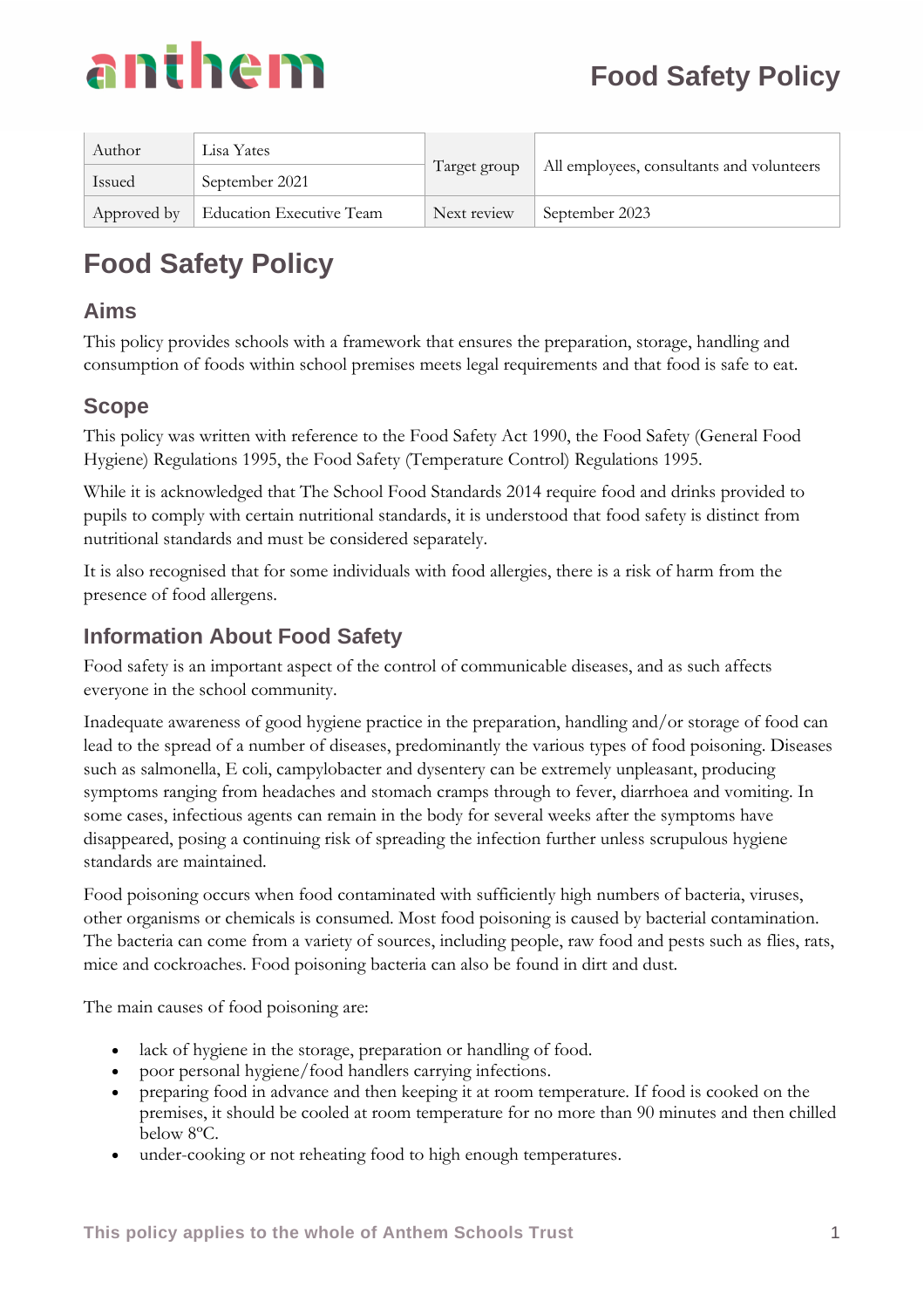- cross-contamination from raw food to cooked food.
- failure to keep hot food above 63°C, allowing the multiplication of any bacteria not destroyed in the cooking process.
- storing high-risk ready meals in fridges above 8ºC.

Children are particularly vulnerable to food poisoning and therefore it is critical to ensure the food they eat is safe.

### **Roles and responsibilities**

The school is responsible for ensuring that food safety is considered in relation to all activities and routines at the school site, and that appropriate personnel, training, guidance and resource is provided to ensure compliance with the requirements of The Food Safety Act 1990.

The following activities/routines have been considered and related considerations are shown in the sections below:

- Consumption of food and drink by pupils on the school site
- Hot and cold school meals prepared on site by a third-party catering provider
- Hot and cold school meals prepared off site and served on site
- Snacks and drinks served to pupils (during the school day and before & after school provision)
- Packed lunches and snacks brought to school by pupils
- Foods prepared by pupils as part of a lesson or for general consumption around the school (eg. tuck shops)
- School visits and field trips
- Storage and preparation of food by staff for their own consumption
- Foods at school events

### **Consumption of food and drink by pupils on the school site**

The school must ensure:

- pupils are aware of the importance of washing their hands before eating and suitable provision is available for this purpose.
- designated areas for the consumption of food by pupil are provided and they are equipped with tables and chairs (children should not be seated on the floor to eat).
- cleaning protocols are in place to ensure that these areas and the equipment within are clean at the time of use for the consumption of food and they are cleaned, and food-waste removed immediately after use.
- pupils are appropriately supervised while eating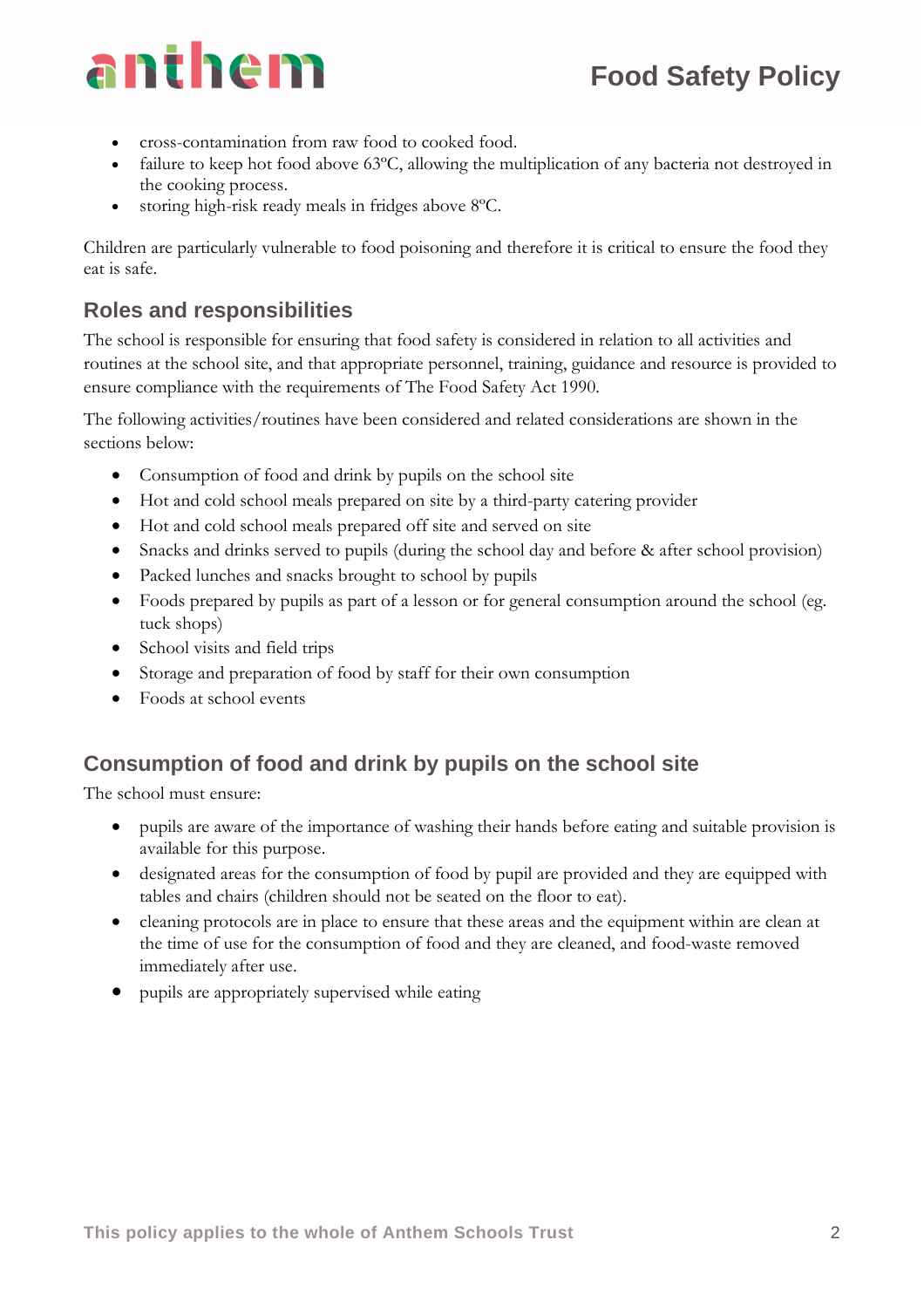## **Hot and cold school meals prepared on site by a third-party catering company**

In this circumstance, it is the responsibility of the catering company and specifically the person carrying out the senior role in the kitchen to implement and operate an appropriate system for managing food safety that complies with relevant legislation. The school's role is to facilitate and support the effective operation of this system by ensuring:

- the contracted catering company provides a service in line with the agreed contract in place and that the person holding the senior role on site holds a qualification in food hygiene (minimum intermediate level) and understands their role in the operation of the food safety system.
- the provision of suitable premises that are well maintained.
- the provision of suitable equipment and support and resource for its maintenance.
- clarity about roles and responsibilities of all staff involved in the preparation and handling of food and the cleaning of food consumption areas and equipment (e.g. kitchen staff, midday supervisors and cleaning staff).

## **Hot and cold school meals prepared off site and served on site**

The school must ensure:

- the contracted provider provides a service in line with the agreed contract in place, and in addition, they hold a Food Standards Agency Food Hygiene Rating of 4 (good) or 5 (very good). Ratings can be found at https://ratings.food.gov.uk/
- there are appropriate procedures in place for the receipt of food to site which include:
	- o Assessment and recording of the temperature of hot and chilled foods on receipt and action in the case of non-compliance.
	- o Assessment the cleanliness of food containers and transportation containers on receipt and action in the case of non-compliance.
	- o Handling of food and food containers from the point of receipt to the point of service so the food is protected from contamination and the temperature of the food is maintained.
	- o Equipment and containers used to store food (eg. fridges, hot cabinets or bains-marie) are regularly cleaned and sanitized.
- staff involved in the receipt, handling and service of foods are trained in food hygiene and understand their role in food safety.
- the provision of suitable areas and equipment (e.g crockery, cutlery, serving utensils) for the serving and consumption of food.
- the provision of suitable areas and equipment for washing and drying of crockery, cutlery and utensils and for their storage to protect them from contamination.
- disposal of hot/chilled foods ('leftovers') that are not consumed within 2 hours of delivery to site.
- clarity about roles and responsibilities of all staff involved in the handling and service of food and the cleaning of food consumption areas and equipment (e.g. kitchen staff, midday supervisors and cleaning staff).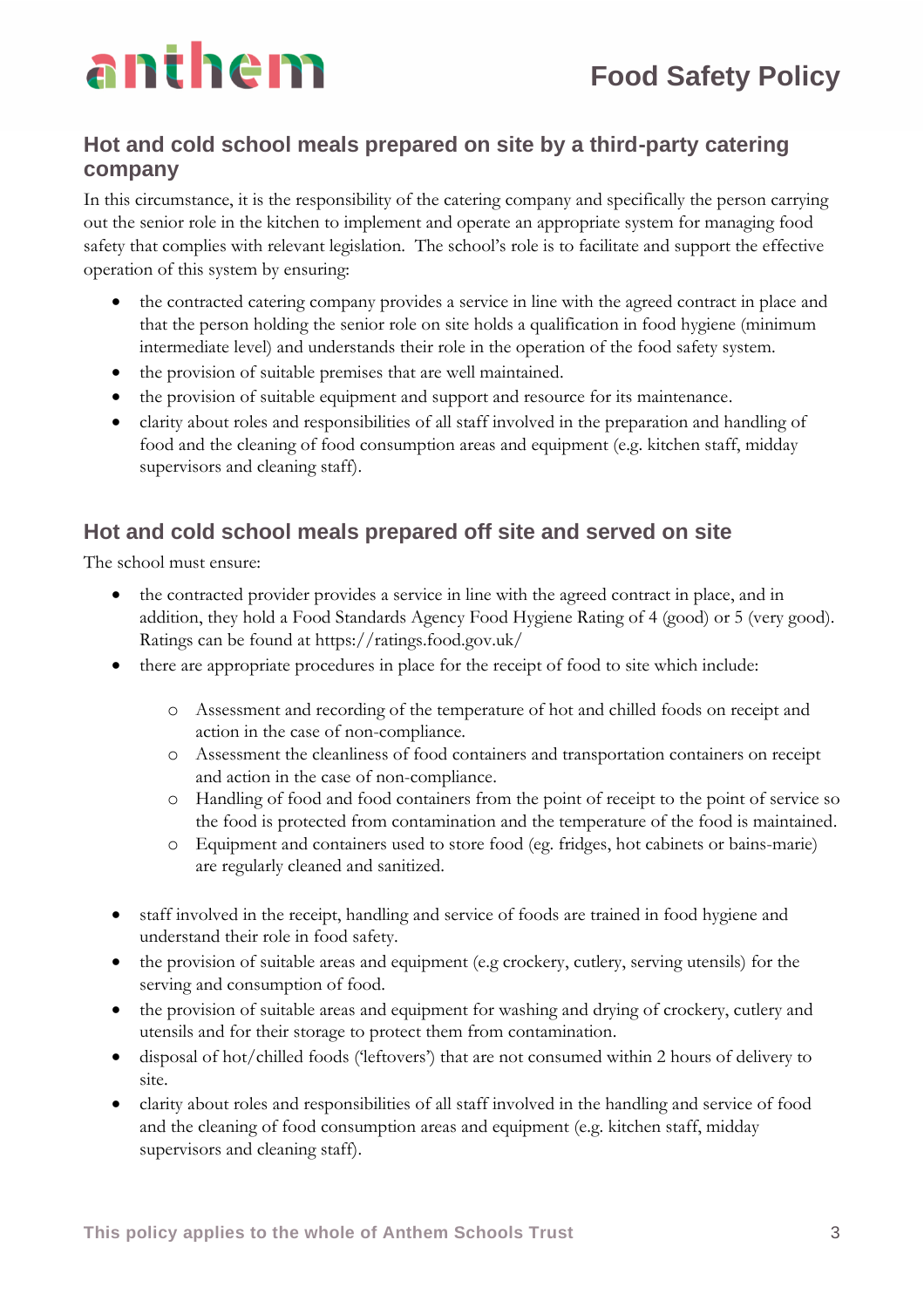

### **Snacks and drinks served to pupils (during the school day and before & after school provision)**

The school must ensure:

- there are appropriate procedures in place for the receipt of food (eg. fruit) and drinks (eg. milk) to site which include:
	- o assessment and recording of the temperature of chilled foods on receipt and action in the case of non-compliance.
	- o assessment the cleanliness of food containers and transportation containers on receipt and action in the case of non-compliance.
- proper handling of food/drinks and containers from the point of receipt to the point of service so the food is protected from contamination and the temperature of the food is maintained where appropriate.
- equipment and containers used to store food/drinks (eg. fridges) are regularly cleaned and sanitized.
- the provision of suitable equipment (e.g crockery, cutlery, serving utensils) for the serving and consumption of food.
- the provision of suitable areas and equipment for washing and drying of crockery, cutlery and utensils and for their storage to protect them from contamination.
- staff involved in the receipt, handling, preparation and service of foods are appropriately trained in food hygiene and understand their role in food safety.
- clarity about roles and responsibilities of all staff involved in the preparation and handling of food and the cleaning of food consumption areas and equipment (e.g. school / club staff and cleaning staff)

## **Packed lunches and snacks brought to school by pupils**

The preparation of packed lunches provided by parents for consumption by their own children is not covered by the Food Safety Act, however schools have a responsibility to ensure that arrangements in place for the storage and consumption of packed lunches do not pose a risk to food safety.

The school must ensure:

- parents are made aware that packed lunches will not be refrigerated and will be stored at room temperature prior to consumption, and for this reason, they should be allowed and encouraged to provide meals in insulated bags or boxes.
- Where storage is provided for packed lunches, this should ensure that meals are kept away from heat sources and direct sunlight, away from possible sources of contamination (e.g. inside, away from open windows/doors and off the floor) and trolleys/shelving etc should be regularly cleaned.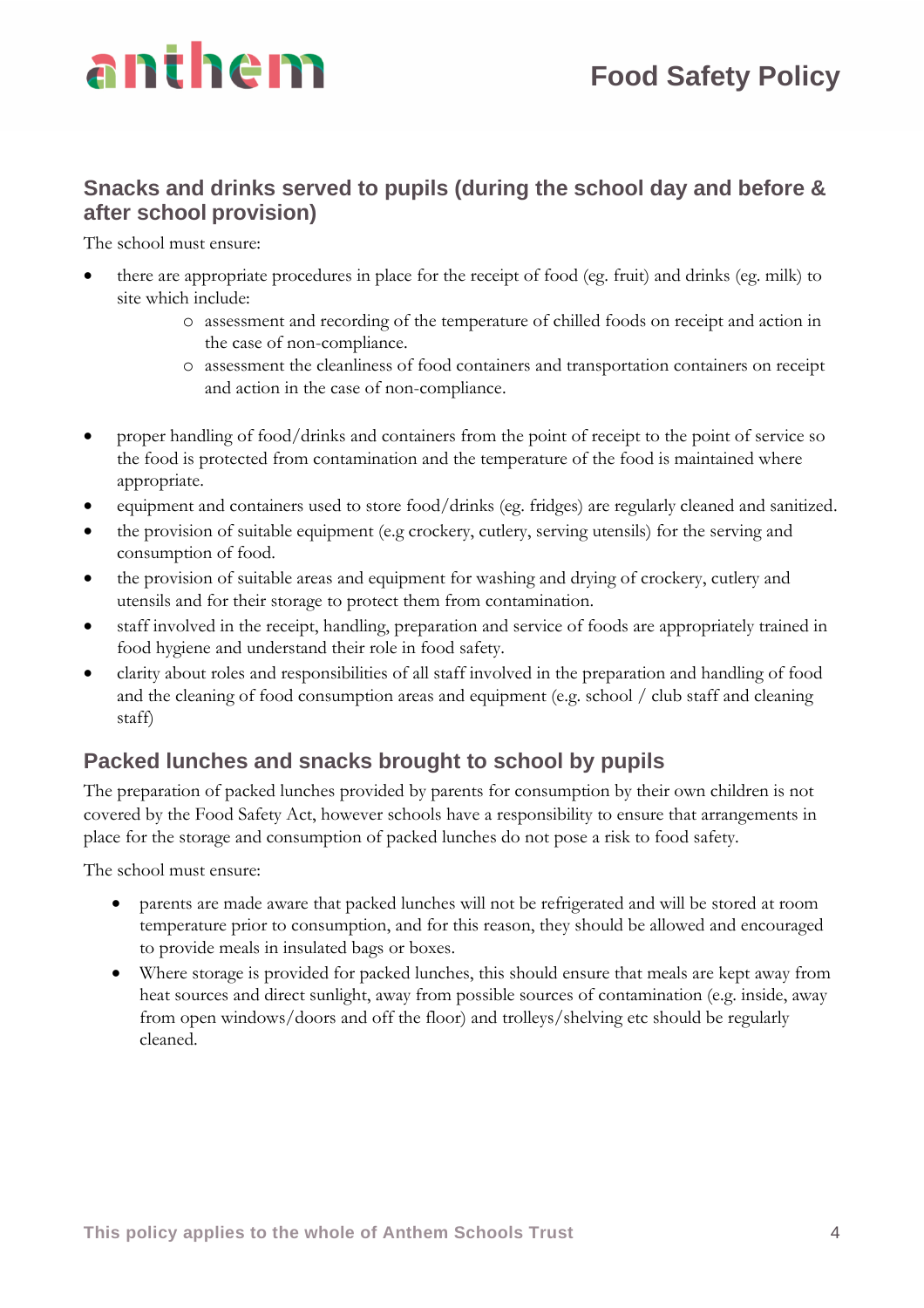## **Foods prepared on site by pupils as part of a lesson or for general consumption around the school e.g. tuck shops**

The school must ensure:

- staff who oversee such activities should have the appropriate knowledge and training to provide effective supervision and management of the pupils and activities concerned to ensure food safety.
- pupils are made aware of the importance of hygienic practices when preparing food and are appropriately supervised.
- risk assessments (which include food safety) are carried out by an appropriately experienced and qualified member of staff prior to the activity, and procedures are in place to ensure the safety of the food produced.

### **School visits and field trips**

The safety of food consumed on an educational visit should form part of the risk assessment carried out for all aspects of the trip. While food which is commercially prepared and sold, eg in restaurants, cafés, hotels, hostels, outdoor activity centres etc. could reasonably be assumed to comply with the law in terms of food safety, it would nevertheless be advisable to carry out a check (e.g. by checking Food Standards Agency Food Hygiene ratings at<https://ratings.food.gov.uk/> or equivalent if travelling abroad).

Where packed lunches are provided by parents for consumption on a trip, then the points mentioned for packed lunches eaten in school should be taken into consideration.

### **Storage and preparation of food by staff for their own consumption**

The school should ensure:

- an appropriate designated area is provided for staff to consume their own food that is equipped with appropriate storage space/equipment to protect food from contamination.
- the area and equipment are regularly cleaned and sanitized.

### **Food at events (eg. school fairs)**

The school has a duty of care to ensure that foods given away or sold at school fairs are safe to eat, whether or not they are prepared by the school. It is therefore important to carry out a full food safety risk assessment prior to any event and to implement actions to minimize the risks. This should be carried out by a suitably qualified and experienced person.

## **Food Allergies**

The school recognises that although most food intolerances produce symptoms that are uncomfortable, some pupils can suffer a severe food allergy with more serious consequences and in some instances, these may even be life threatening.

The school is committed to pupil safety and therefore to reduce the risk of children having allergyrelated events while in its care. The school's position is not to guarantee a completely allergen free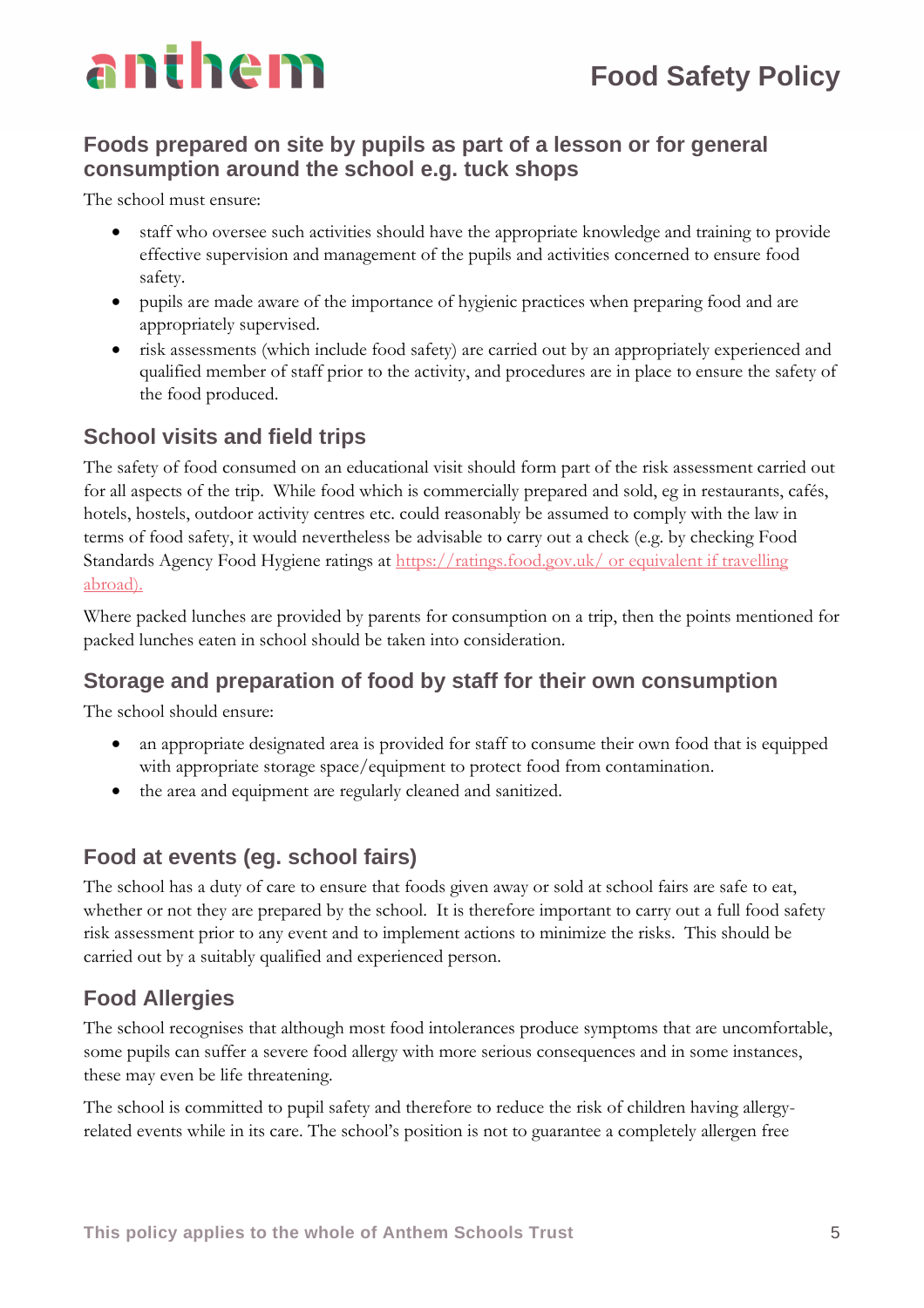environment, rather to minimise the risk of exposure by hazard identification, encourage selfresponsibility and plan for effective response to possible emergencies.

#### **Definitions**

**Allergy**: A condition in which the body has an exaggerated response to a substance (e.g. food or drug), also known as hypersensitivity.

**Allergen:** A normally harmless substance, that triggers an allergic reaction in the immune system of a susceptible person.

**Anaphylaxis:** Anaphylaxis, or anaphylactic shock, is a sudden, severe and potentially life-threatening allergic reaction to a trigger (food, stings, bites, or medicines).

**Adrenaline device**: A syringe style device containing the drug adrenaline. This is an individual prescribed drug for known sufferers which is ready for immediate intramuscular administration. This may also be referred to as an Epi-Pen/ Ana pen or Jext which are particular brand names.

#### **Allergy Information**

True food allergies are reproducible adverse reactions to a particular food that involve the immune system. Virtually all known food allergens are proteins. They can be present in the food in large amounts and often survive food-processing conditions. Allergic reactions are characterised by the rapid release of chemicals in the body that cause symptoms, which can occur within minutes or up to an hour or more after ingestion of the allergen. The proportion of the population with true food allergy is approximately 1-2% of adults and about 5-8% of children, which equates to about 1.5 million people in the UK.

The common causes of allergies are the 14 major food allergens:

- Cereals containing Gluten
- Celery including stalks, leaves, seeds and celeriac in salads
- Crustaceans, (prawns, crab, lobster, scampi, shrimp paste)
- Eggs also food glazed with egg
- Fish some salad dressings, relishes, fish sauce, some soy and Worcester sauces
- Soya (tofu, bean curd, soya flour)
- Milk also food glazed with milk
- Nuts, (almonds, hazelnuts, walnuts, pecan nuts, Brazil nuts, pistachio, cashew and macadamia (Queensland) nuts, nut oils, marzipan)
- Peanuts sauces, cakes, desserts, ground nut oil, peanut flour
- Mustard liquid mustard, mustard powder, mustard seeds
- Sesame Seeds bread, bread sticks, tahini, houmous, sesame oil
- Sulphur dioxide/Sulphites (dried fruit, fruit juice drinks, wine, beer)
- Lupin, seeds and flour, in some bread and pastries
- Molluscs, (mussels, whelks, oyster sauce, land snails and squid).

The allergy to nuts is the most common high-risk allergy and, as such, demands more rigorous controls. However, it is important to ensure that all allergies and intolerances are treated equally as the effect to the individual can be both life-threatening and uncomfortable, if suffered.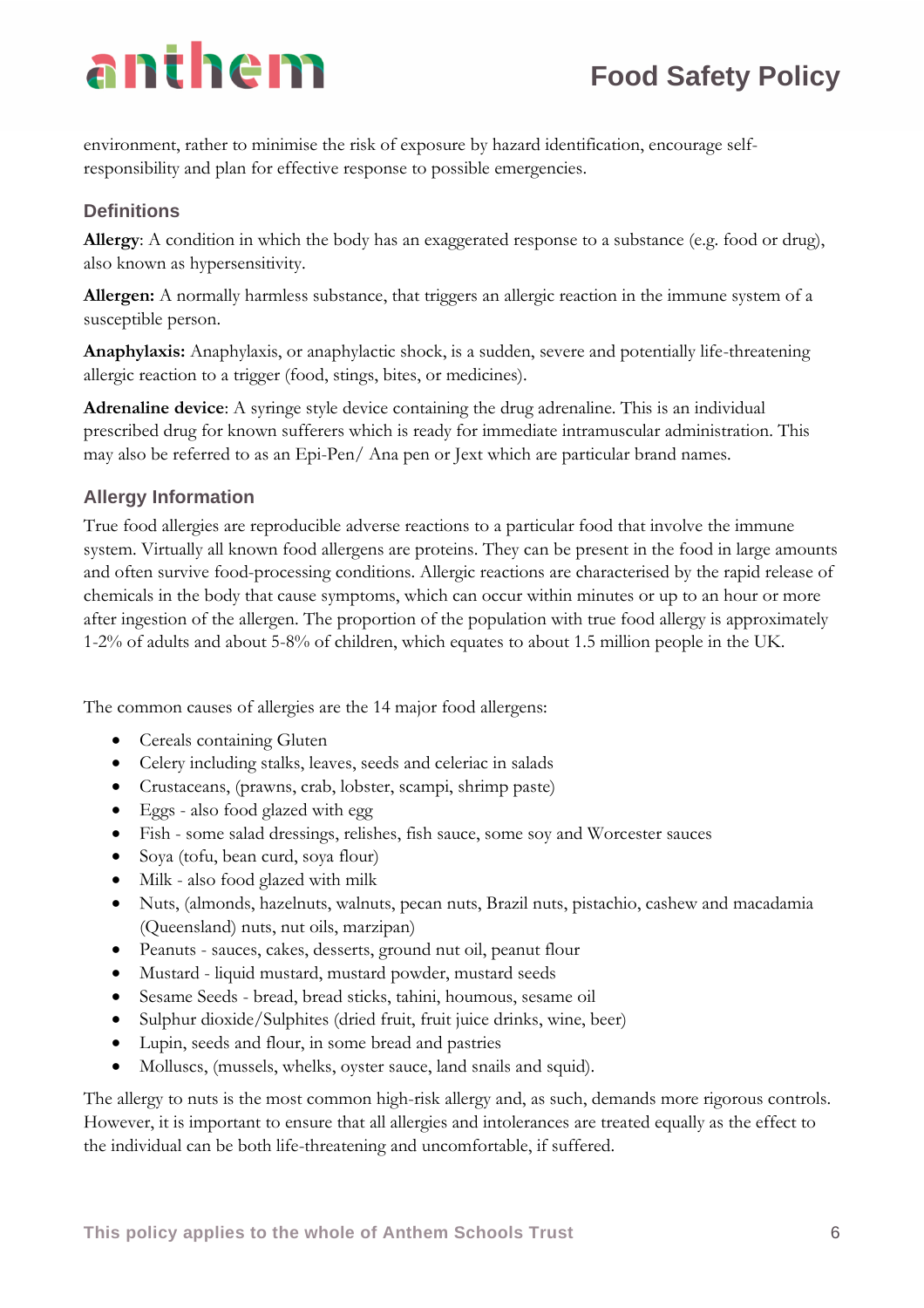# anthem

Coeliac disease is not an allergy. Whilst it is classified as a food intolerance it is not like other intolerances in that it is an 'auto-immune' disease, which means that the body produces antibodies that attack its own tissues. In coeliac disease this attack is triggered by gluten, a protein found in wheat, rye and barley.

This intolerance to gluten causes an inflammatory response that damages the gut. Villi (tiny, finger-like projections that line the gut) become inflamed and then flattened (villous atrophy), leading to a decreased surface area for absorption of nutrients from food. People with undiagnosed coeliac disease can, as a result, have a wide range of digestive symptoms and can suffer from nutritional deficiencies. Other food intolerances may also require management and awareness.

#### **Potential Threats**

- Any food on the school premises provided by the school or from outside.
- Allergens in food brought into school via snacks/lunches from home.
- Food brought into school for food projects.

• Contact between persons who have handled related foodstuffs (in or outside school) and allergy sufferers, without appropriate handwashing.

• Catering on school/residential trips.

• Events where food is served on the premises but not prepared on the premises i.e. Cake Sales, school fairs or Friday Tuck Shop.

• Misinterpretations or lack of understanding of the differences between a life threatening 'allergy' or an 'intolerance' which may produce milder symptoms.

• Lists of ingredients not explicitly naming the allergen (e.g. casein and whey as milk derivate, arachis oil as another name for peanut oil…).

#### **Procedures and Responsibilities**

The school has clear procedures and responsibilities to be followed in meeting the needs of pupils with medical needs relating to food allergies or intolerances.

#### **Parents and Carers' responsibilities:**

Parents and carers of pupils with an allergy or food intolerance must inform the school on admission and provide any medical documentation necessary as well as any appropriate medicines as prescribed by the pupil's doctor. The medicines must be in date and replaced as necessary.

They must keep the school up to date with any changes in allergy management. Any change in a pupil's medical condition during the year must be reported to the school immediately.

Pupils who suffer from severe allergies and have been prescribed an auto-adrenaline injector (AAI) require a Severe Allergy Plan. This needs to be completed by a healthcare professional and then shared with the school. Alternatively, the school will complete a full comprehensive risk assessment in conjunction with the parents/carer.

Where a pupil is attending a trip or educational visit parents/carers must discuss allergies/medical requirements with the Trip Leader at the time the trip is proposed.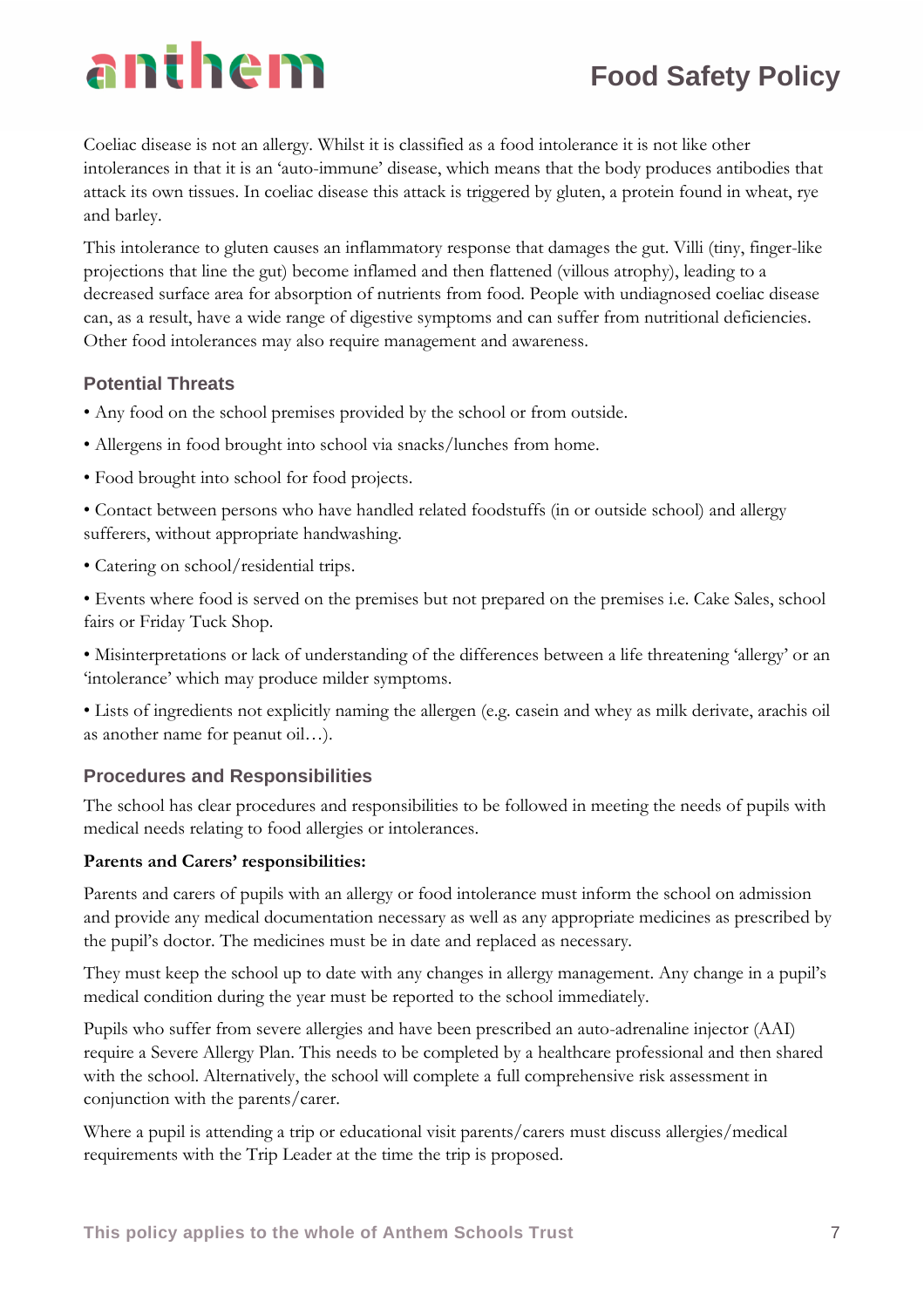# anthem

Parents and carers will highlight any classes/topics or activities which in the parent's view may need to be avoided or flagged up as 'high risk' e.g food preparation.

Parents and carers sending food into school such as snacks and lunches will be requested that this will not contain **nuts.**

Parents and carers will be encouraged to educate their child and to increase independence in the awareness and management of their allergy.

Parents and carers should check the weekly menu and contact the school or the caterers should they have concerns regarding the menu or any other item for sale.

#### **Pupils' Responsibilities**

Learning to recognise personal symptoms.

Informing a member of staff immediately if they have any symptoms of an allergic reaction.

Taking responsibility for avoiding food allergens, including informing staff of his/her allergy at times of potential risk.

Being proactive in the care and management of their own allergies and reactions.

Keeping emergency medications where appropriate, in the first aider's office or in an agreed suitable location. This may include carrying the medication with them at all times.

Proper hand washing before and after eating and throughout the school day.

Avoiding sharing or trading of foods or eating utensils with others.

Avoiding eating anything with unknown ingredients or known to contain any allergen.

#### **School's responsibilities:**

#### Medical information

When parents and carers inform the school about their child's allergy or food intolerance, this information will be recorded in the School Management System and kept on the pupil's personal record.

Medical information for pupils is private and confidential, however in order to ensure that medical needs can be properly managed, information is shared with school staff. The school Medicines Lead will ensure that all staff, including supply and agency staff, and volunteers working with their class know which pupils might require emergency auto-immune injectors (AAI) and where this can be found.

A register of pupils with severe allergies and their photos should also be displayed in the First Aid/Medical Room/ Staff Room along with their Severe Allergy Plan (under data protection criteria) and the procedures for recognising and managing anaphylaxis. (Please refer to Appendix 12 of the Administration of Medicines and supporting Pupils with Medical conditions policy).

All school staff involved in supporting pupils with severe allergies are appropriately trained in the correct use of the AAI and the procedures required to deal with an emergency situation.

There should be two emergency AAIs which are in date at all times and stored in line with school procedures. AAIs will not be administered to anyone unless they have been prescribed this medication and have written permission from their parents for its use (for anyone under the age of 16).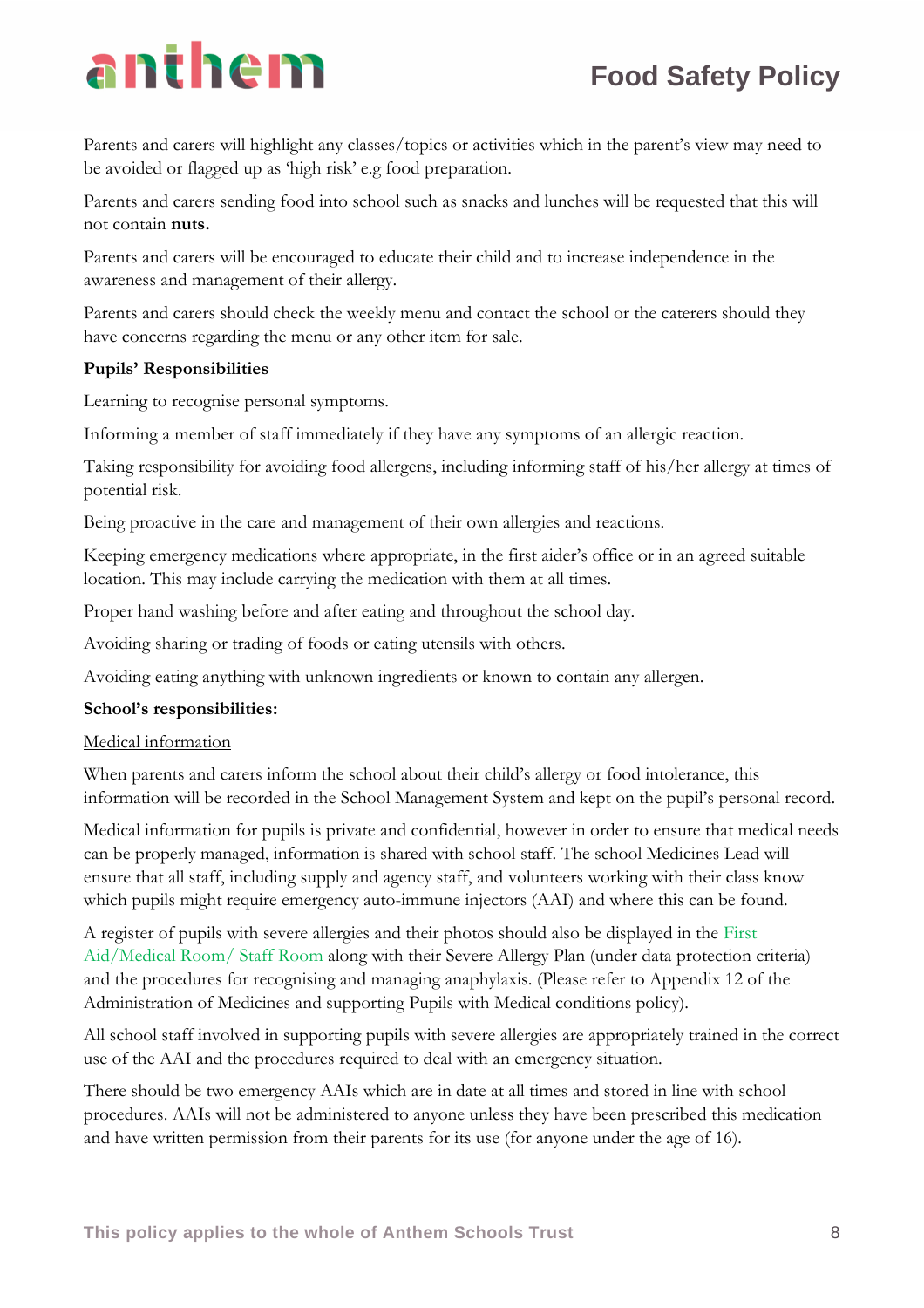#### Curriculum activities

As part of the school curriculum, pupils may take part in activities that involve preparing food (e.g. DT lesson) or tasting food (e.g. tasting food from other countries). Staff members will take the needs of pupils with food allergies into account when planning these activities and will make modifications where possible to allow participation. When a third party is involved in delivering a food related workshop, the class teacher will be responsible for ensuring that the dietary needs of pupils are taken into consideration.

Parents and carers will be informed by the school when a class is embarking upon a food project. All staff should be aware of allergy triggers and are advised to seek advice before introducing activities that might involve using allergy triggers such as fruit or flowers, sweet stalls, fairs, school packed lunches, snacks for extra-curricular activities are all carefully sourced to avoid allergy triggers.

#### School Events

Parents and carers will be informed of any particular event that will involve food, other than that served at lunchtime, being available in school. It is important that no food poses a risk to the end user. Where products are not made on site, appropriate signage should be in place. All products should be plated separately and stored as such (wrapped where possible) to prevent cross contamination to other items for sale. It should be left to the discretion of the person buying the food that they accept the risk that allergens may be present.

#### School Shop (Provision of Tuck)

The School Shop procures many items that are available to the pupils to buy. Items that are individually wrapped will carry their own labels on the branded packaging. Items that are made on site will have relevant labels and the staff will have access to a folder with further information of the ingredients used to make the items on sale. If additional flavours or new lines are added this information must be updated. Where possible during storage and display items that are known to contain nuts (although they are individually wrapped and sealed during the manufacturing process) should be stored separately to other food items. This is to try to limit cross contamination to sufferers.

#### Educational trips and residentials

The Trip Leader will check with any food provider and ensure 'safe' food is provided, or that an effective control is in place to minimise risk of exposure for pupils with allergies. They must also check the requirements of all pupils they are taking off site on educational visits. The risk assessments must include this information.

Residential trip providers will be notified in advance of our visit of pupils in the group with allergies or intolerances. Parents will also be involved in establishing their child's dietary needs with these organisations.

#### **The Food Policy will be shared with all parents and carers or be published on the school website.**

#### **Catering Staff responsibilities**

Ensuring menu planning and all aspects of food preparation support the needs of those within the school community who have food allergies.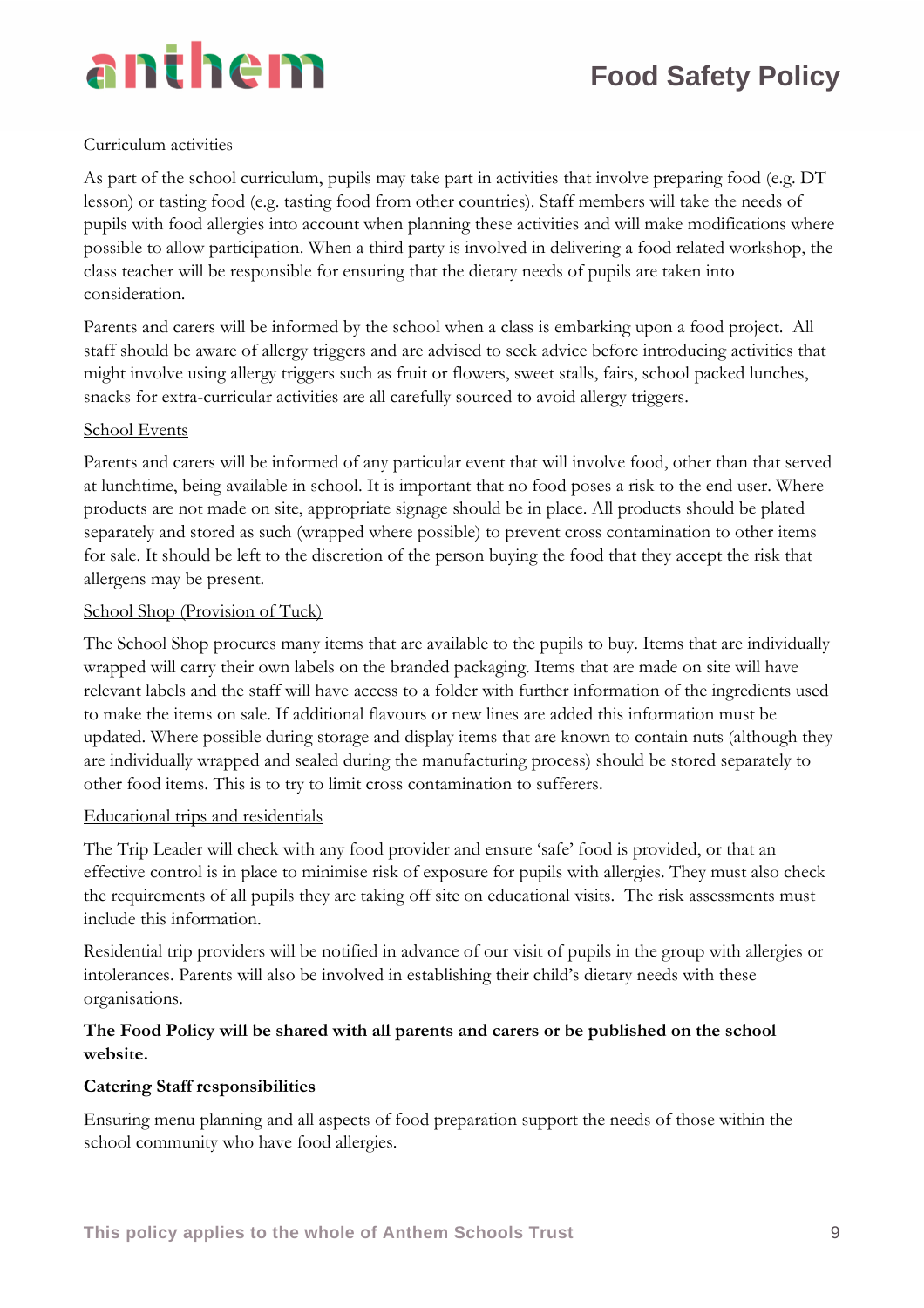# **Food Safety Policy**

Clear labelling of items of food stuffs that may contain allergens.

They will be made aware of the pupils' medical needs in order for correct meals to be consumed.

Rigorous food hygiene is maintained to reduce risk of cross contamination.

#### **Allergen labelling for prepacked for direct sale (PPDS) food**

A new law is coming into effect from October 2021 which will require businesses to provide full ingredient and allergen labelling on foods which are pre-packed for direct sale.

Prepacked for direct sale (PPDS) is food which is packaged at the same place it is offered or sold to consumers and is in this packaging before it is ordered or selected.

PPDS food provided in schools will also require labelling. The label needs to show the name of the food and the ingredients list with the 14 allergens required to be declared by law emphasised within it.

Further information can be found under these links:

[https://www.food.gov.uk/business-guidance/prepacked-for-direct-sale-ppds-allergen-labelling-changes](https://www.food.gov.uk/business-guidance/prepacked-for-direct-sale-ppds-allergen-labelling-changes-for-schools-colleges-and-nurseries)[for-schools-colleges-and-nurseries](https://www.food.gov.uk/business-guidance/prepacked-for-direct-sale-ppds-allergen-labelling-changes-for-schools-colleges-and-nurseries)

<https://www.food.gov.uk/allergen-ingredients-food-labelling-decision-tool>

[https://www.gov.uk/government/publications/school-food-standards-resources-for-schools/allergy](https://www.gov.uk/government/publications/school-food-standards-resources-for-schools/allergy-guidance-for-schools)[guidance-for-schools](https://www.gov.uk/government/publications/school-food-standards-resources-for-schools/allergy-guidance-for-schools)

#### **School Management of severe allergies (ANAPHYLAXIS)**

The management of these pupils is outlined in the Administration of Medicines and Supporting Pupils with Medical Conditions Policy and the First Aid Policy.

Please refer to the following appendices of the Administration of Medicines and Supporting Pupils with Medical Conditions Policy:

**Appendix 12: Recognition and management of an allergic reaction/ anaphylaxis**

**Appendix 13: Auto Adrenaline Injector (AAI) kit contents**

### **Relationships to other policies**

This policy should be read in conjunction with:

- Health and Safety Policy
- Administration of Medicines and Supporting Pupils with Medical Conditions
- Generic Risk Assessment Record
- First Aid Policy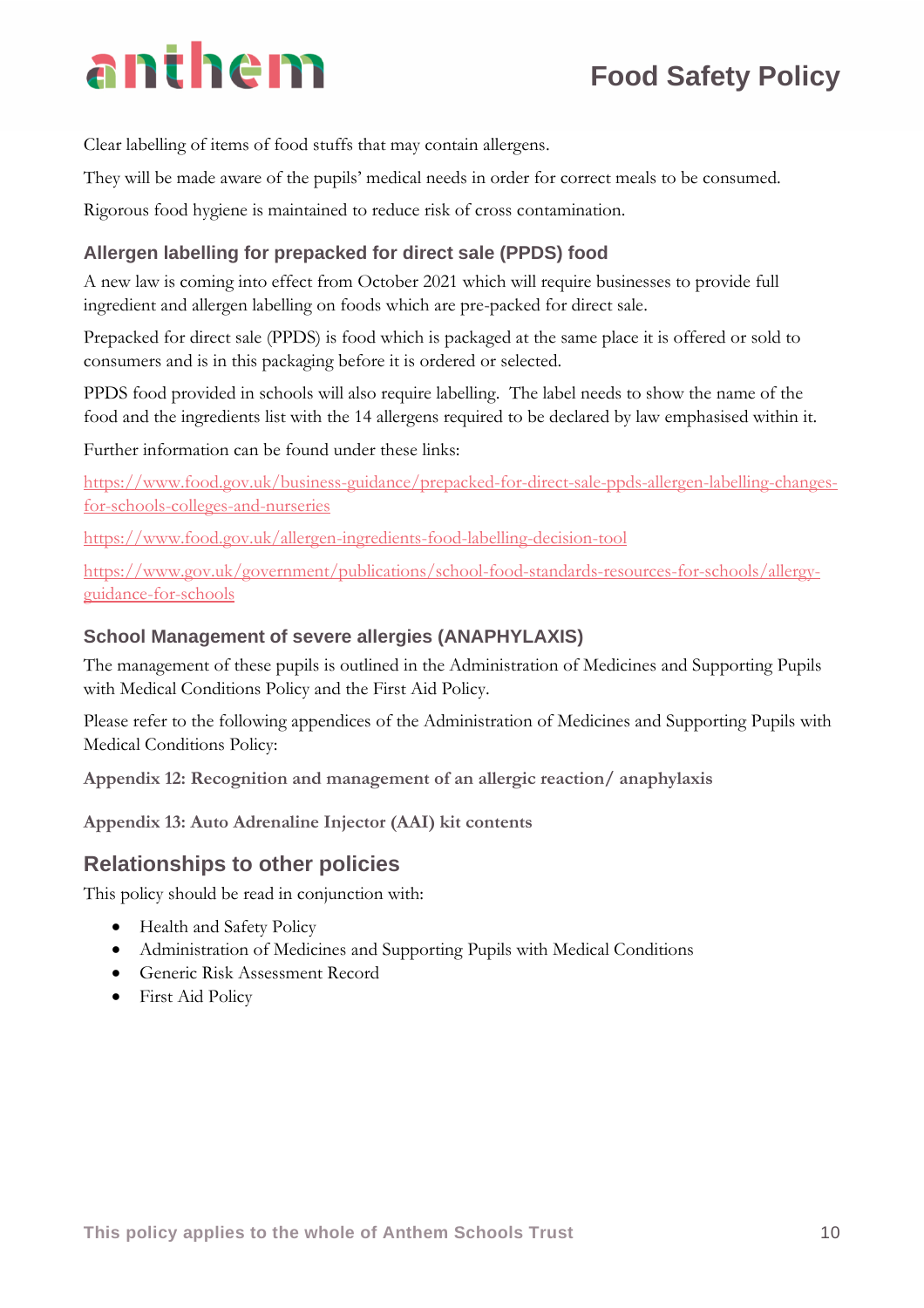

### **Appendix 1 – Food Safety Guidance**

The information below can be used to inform risk assessments and food handling- procedures.

#### **Fridges**

- Operate between  $1^{\circ}$ C and  $8^{\circ}$ C (check at least daily with a calibrated thermometer / check the fridge display)
- Do not over-fill (to allow air circulation and proper functioning)
- Do not place hot foods into a fridge (cool to room temperature)
- Consider risk of cross-contamination from raw to cooked foods (eg. Use separate fridges or shelves and place raw foods such as meat or raw vegetables below ready to eat foods)
- Removal of out of date foods and cleaning of fridges should be on a schedule, fridges should be cleaned to remove soiling then sanitised with an antibacterial agent

#### **Freezers**

- Operate at -18oC or below (check at least daily with a calibrated thermometer / check the freezer display)
- Do not place hot foods into a fridge (cool to room temperature)
- Consider risk of cross-contamination from raw to cooked foods (eg. Use separate units or shelves and place raw foods such as raw meat or raw vegetables below ready to eat foods)
- Removal of out of date foods and cleaning of freezers should be on a schedule, fridges should be cleaned to remove soiling then sanitised with an antibacterial agent

#### **Dishwashers**

- Use an appropriate cleansing agent and rinse aid
- Ensure that the final rinse is above  $90^{\circ}$ C
- Ensure dishwashers are properly cleaned, descaled and maintained
- If tea-towels are used, they must be laundered after every use on a hot  $(90^{\circ}C)$  wash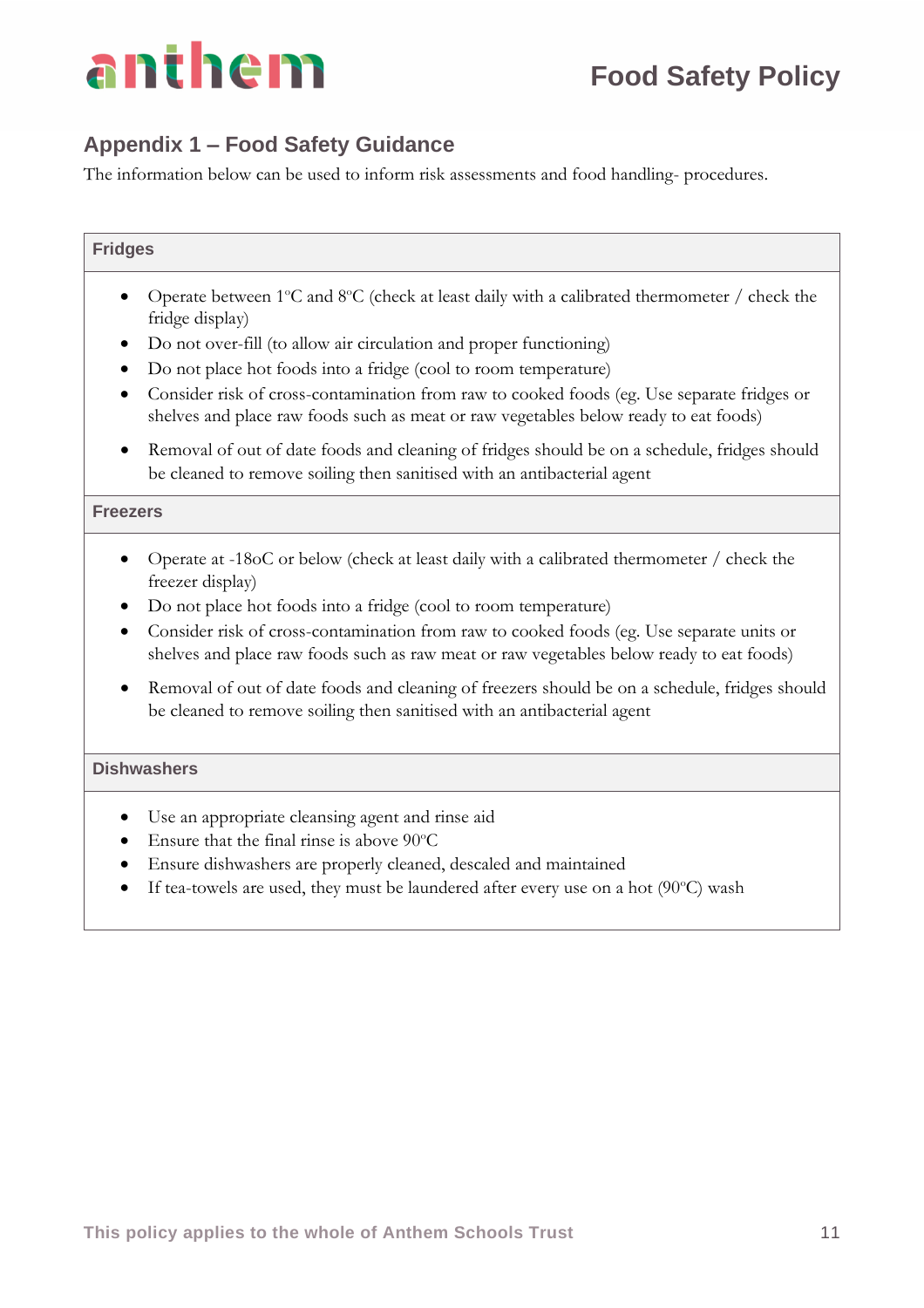

#### **Crockery, cutlery & serving utensils**

- Must be washed immediately after use, ideally using a dishwasher. If it is necessary to hand wash, items should be washed with hot water and dishwashing soap and then rinsed with hot water.
- Items should be allowed to air-dry thoroughly or if dried with tea towels, these must be washed after every use and replaced once wet
- Plates etc must only be stacked once properly dry and must be stored so they are protected from contamination between use

#### **Chilled foods**

- Must be stored between 1oC and 8oC
- Can be out of chilled storage for up to 4 hours before consumption, however this time should be kept to a minimum
- Do not use after the Use by Date
- Do not use after a period out of chilled storage (eg. If chilled items such as sandwiches / yogurts / milk have been put out at room temperature for service and not consumed, they must be discarded)

#### **Frozen foods**

- Must be stored at  $-18^{\circ}$ C or below
- Must be thoroughly defrosted in a fridge before cooking to ensure that they will be cooked properly (this can be checked using a sanitised probe thermometer)
- When freezing foods, care should be taken to ensure they freeze quickly they should be cool (room temperature or colder) and portioned and placed in the freezer so that air can circulate
- Foods that have been frozen then defrosted should not be re-frozen

#### **Ambient foods**

- Should be used within their Best Before Date
- Dried foods such as rice, pasta and flour should be kept in airtight containers to keep them dry and free from pests

#### **Cooking**

- Foods must reach a core temperature of  $75^{\circ}$ C or above
- Core temperature can be checked using a sanitised probe thermometer. It may be necessary to test every item (e.g if cooking several joints of meat of different sizes) or test a representative sample (eg. Oven-cooked pies that are all the same size and shape and have been stored and cooked together)
- Ready-prepared foods must be cooked in accordance with the manufacturer's instructions.

**Cooling**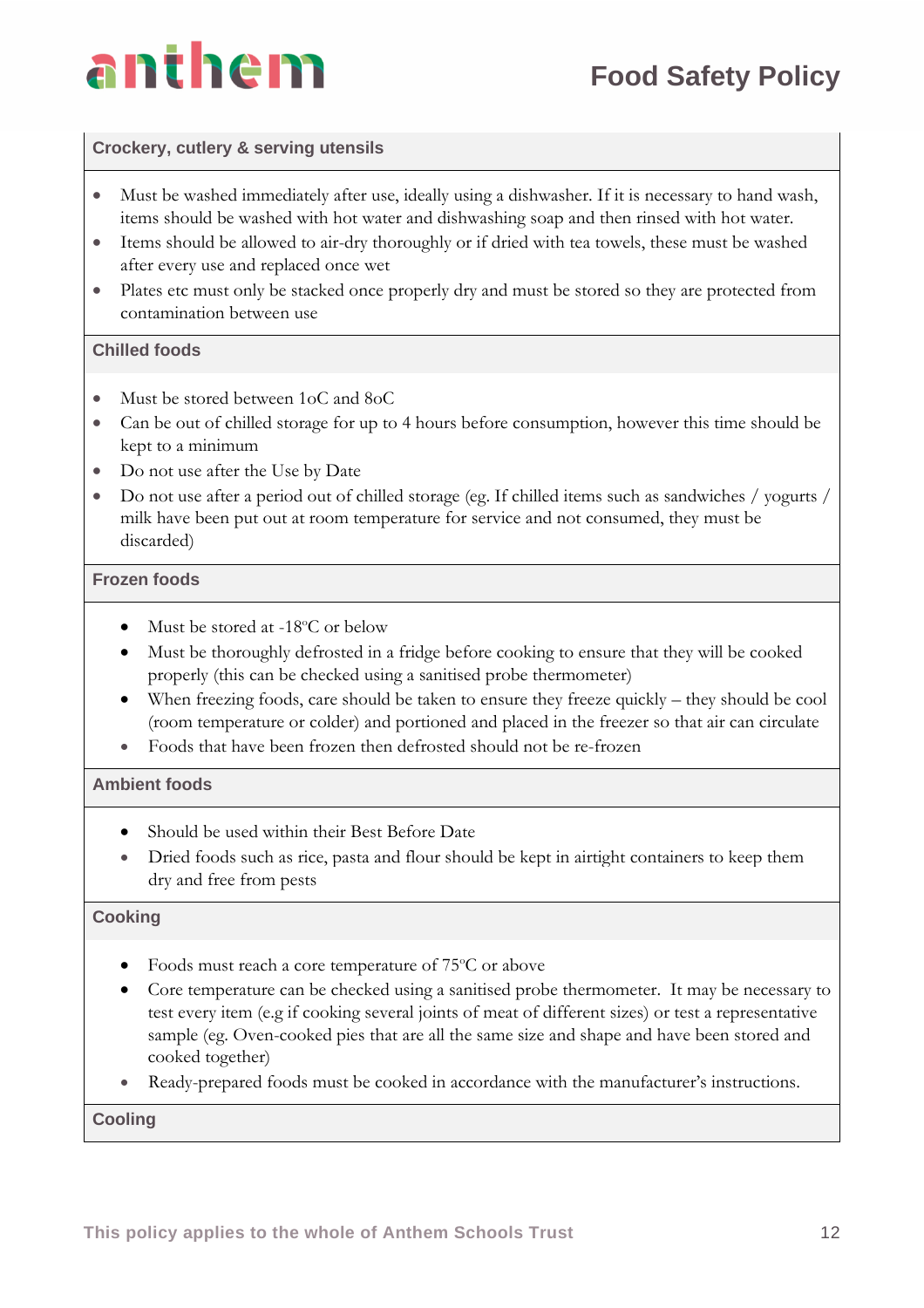# anthem

- Cooked foods such as meats, quiches etc that are to be eaten cold should be cooled to less than  $8^{\circ}$ C within 4 hours of cooking – this may be facilitated by portioning or the use of a blast-chiller
- Foods that are cooling must be covered to protect from contamination
- Once cooled, foods should be placed in a fridge or freezer immediately

#### **Hot holding (using a hot-cabinet or bain-marie)**

- Hot food must be held at  $63^{\circ}$ C or above and for a maximum of 2 hours
- Food must be covered whenever practical to prevent contamination
- Hot-holding equipment must be regularly cleaned and maintained

#### **Personal Hygiene, sickness reporting and handwashing**

- Illnesses (particularly symptoms of food poisoning such as nausea, vomiting and/or diarrhoea) should be reported and anyone suffering should not handle food
- Hands must be washed before handling any food or food equipment, after handling raw foods, after cleaning or removing waste, after using the toilet, after sneezing or coughing with soap and hot water and dried thoroughly
- Food handlers should not wear jewellery, tie back or cover hair and keep fingernails short and easy to clean
- Broken skin should be covered with a clean, waterproof dressing (and plastic gloves if appropriate)

#### **Cleaning**

- Appropriate cleaning chemicals should be used in accordance with the manufacturer's instructions, these should include a antibacterial agent to sanitise surfaces after cleaning
- Cleaning chemicals must be appropriately used and stored according to COSHH regulations
- A cleaning schedule, protocols and records should be put in place. The schedule should consider each area / piece of equipment and when, how and by whom it is to be cleaned
- Cleaning equipment used for food-contact surfaces should be disposable (paper-towel) or laundered after every use on a hot (90oC) wash cycle.
- Cleaning equipment such as mops & buckets used in food areas should be dedicated to that area.
- Care must be taken when cleaning that there is no open food present to prevent contamination of foods with cleaning chemicals.

**Prevention of cross-contamination (contamination of ready-to-eat foods with bacteria from raw foods, or another source by direct contact, via a person or via equipment. Raw foods include raw meat, raw fruits and vegetables, raw eggs etc)**